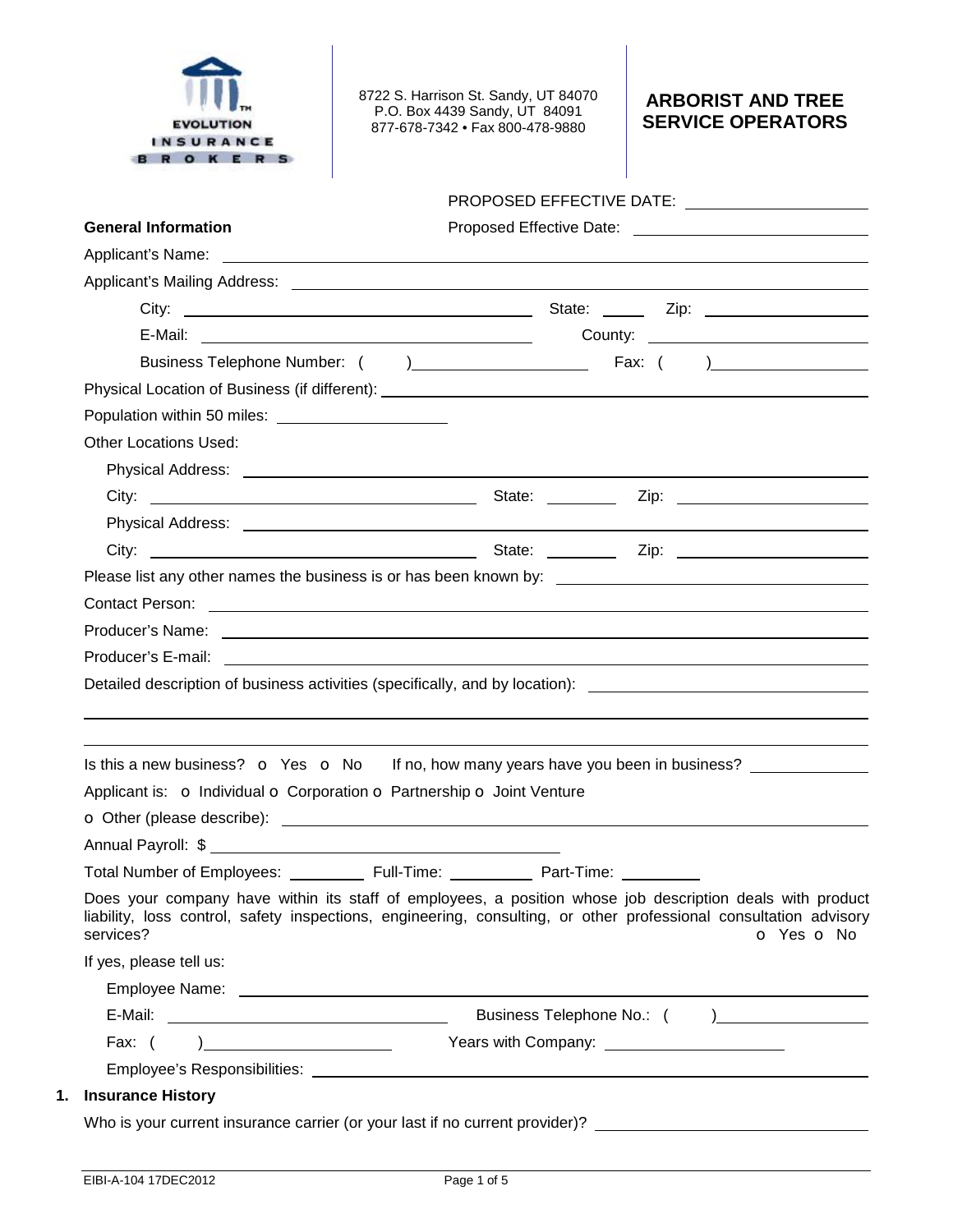Provide name(s) for all insurance companies that have provided Applicant insurance for the last three years:

|                        | Coverage: | Coverage:                                                                          | Coverage: |                 |
|------------------------|-----------|------------------------------------------------------------------------------------|-----------|-----------------|
| Company Name           |           |                                                                                    |           |                 |
| <b>Expiration Date</b> |           |                                                                                    |           |                 |
| <b>Annual Premium</b>  |           | S                                                                                  |           |                 |
|                        |           | Has the Applicant or any predecessor or related person or entity ever had a claim? | $\Omega$  | Yes <b>o</b> No |

Attach a five year loss/claims history, including details. (REQUIRED) Have you had any incident, event, occurrence, loss, or Wrongful Act which might give rise to a Claim covered by this Policy, prior to the inception of this Policy? **o** Yes **o** No

If yes, please explain:

 

 

Has the Applicant, or anyone on the Applicant's behalf, attempted to place this risk in standard markets?

o Yes o No

If the standard markets are declining placement, please explain why: \_\_\_\_

### **2. Desired Insurance**

### **Limit of Liability:**

|    |         | Per Act/Aggregate                                                                  | OR. |         | Per Person/Per Act/Aggregate |                                 |                   |                   |
|----|---------|------------------------------------------------------------------------------------|-----|---------|------------------------------|---------------------------------|-------------------|-------------------|
|    | $\circ$ | \$50,000/\$100,000                                                                 |     | $\circ$ |                              | \$25,000/\$50,000/\$100,000     |                   |                   |
|    | $\circ$ | \$150,000/\$300,000                                                                |     | $\circ$ |                              | \$75,000/\$150,000/\$300,000    |                   |                   |
|    | $\circ$ | \$250,000/\$1,000,000                                                              |     | $\circ$ |                              | \$100,000/\$250,000/\$1,000,000 |                   |                   |
|    | $\circ$ | \$500,000/\$1,000,000                                                              |     | $\circ$ |                              | \$250,000/\$500,000/\$1,000,000 |                   |                   |
|    | $\circ$ | Other: ________________                                                            |     | $\circ$ |                              |                                 |                   |                   |
|    |         | Limit of Liability Required by State: \$                                           |     |         |                              |                                 |                   |                   |
|    |         | <b>Self-Insured Retention (SIR):</b> $\bullet$ \$1,000 (Minimum) $\bullet$ \$1,500 |     |         |                              | $\Omega$ \$2,500                | $\bullet$ \$5,000 | $\Omega$ \$10,000 |
| 3. |         | <b>Business Activities</b>                                                         |     |         |                              |                                 |                   |                   |
|    | 1.      | Total Number of Staff: _____________________                                       |     |         |                              |                                 |                   |                   |
|    |         | 2. Estimated Annual Gross Payroll:                                                 |     |         |                              |                                 |                   |                   |
|    |         |                                                                                    |     |         |                              |                                 |                   |                   |

a. Licensed Applicators:

b. Other Service Personnel:

c. Office Employees:

d. Salesmen:

e. All Other Service Employees: \_\_\_\_\_\_\_\_\_\_\_\_\_\_\_\_\_\_\_\_\_\_

3. How many service vehicles were operated last year? This year?

4. How many vehicles are owned by the business other than the service vehicles? \_\_\_\_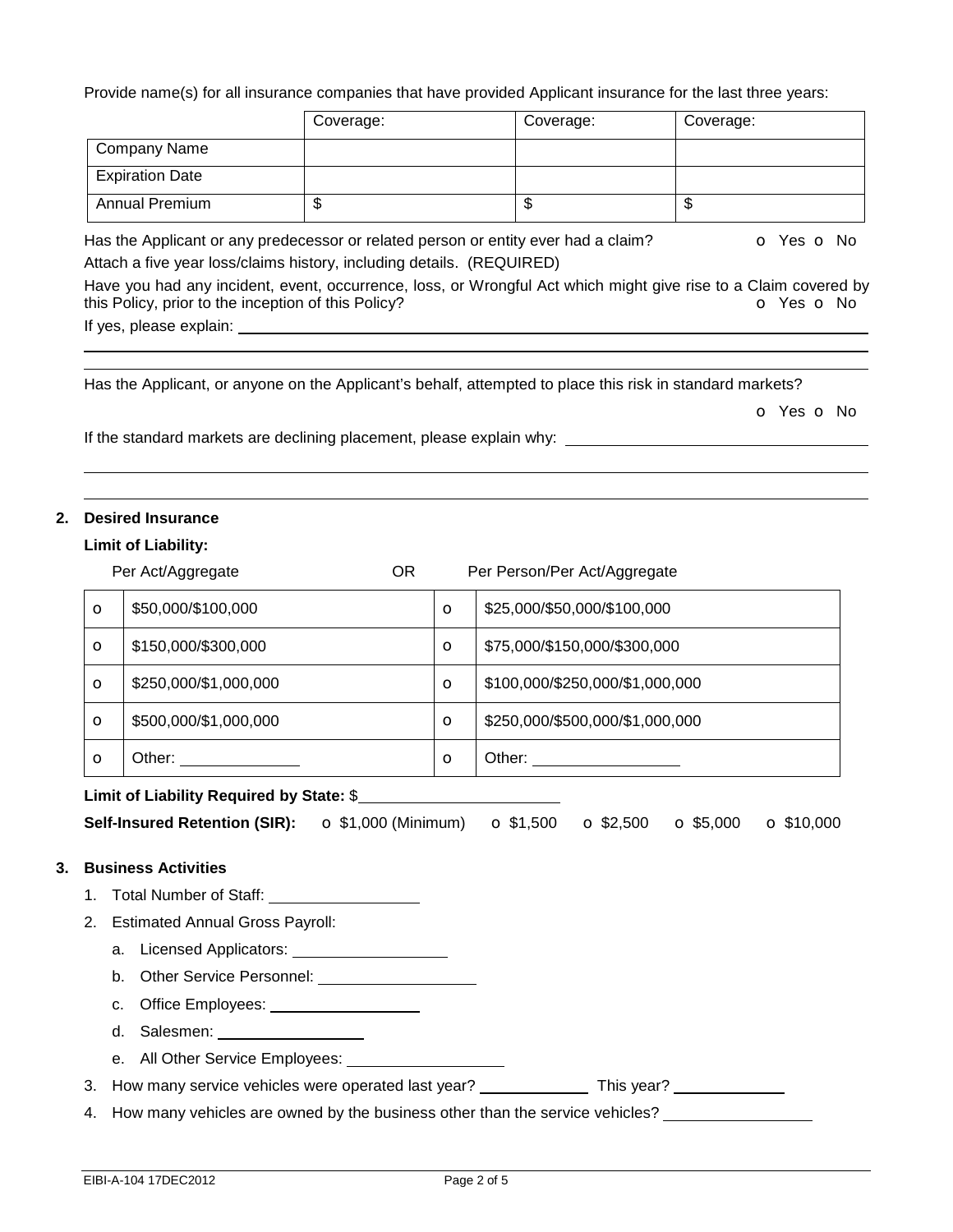5. Please specify the dollar amount and percentage of business for all services performed:

| <b>Service Description</b> | <b>Annual Amount</b> | Percentage |
|----------------------------|----------------------|------------|
| <b>Tree Spraying</b>       | \$                   | %          |
| Tree Injection             | \$                   | $\%$       |
| <b>Tree Trimming</b>       | \$                   | %          |
| <b>Tree Removal</b>        | \$                   | $\%$       |
| Stump Removal              | \$                   | %          |
| <b>Tree Planting</b>       | \$                   | %          |
| Shrub Planting             | \$                   | %          |
| Brush and Lot Clearing     | \$                   | $\%$       |
| Chipping                   | \$                   | $\%$       |

6. Total annual gross income: \$

| 7. Do you sell manufactured chemicals that are not premixed formulas?          | ⊓ Yes ⊓ No |
|--------------------------------------------------------------------------------|------------|
| 8. Do you use any 1080 compounds?                                              | ⊓ Yes ⊓ No |
| 9. Is any mechanical or contractors equipment left unattended at any job site? | ⊓ Yes ⊓ No |

**NOTE:** A Policy which might be issued pursuant to this questionnaire will not cover liability arising out of the use of pesticides or chemicals not approved by the EPA and / or not authorized in the state of application.

| 10. Do you ever rent or borrow equipment from others or loan to others?                                                                                                                           | □ Yes □ No                                                                                             |  |
|---------------------------------------------------------------------------------------------------------------------------------------------------------------------------------------------------|--------------------------------------------------------------------------------------------------------|--|
| 11. Do you sell any products to the public?                                                                                                                                                       | $\Box$ Yes $\Box$ No                                                                                   |  |
| 12. Do you operate beyond a 50-mile radius?                                                                                                                                                       | $\Box$ Yes $\Box$ No                                                                                   |  |
| 13. Are adequate records obtained and maintained of bid orders, work orders, release agreements, billings,<br>reports of accidents or problems on a job, etc.?                                    | $\Box$ Yes $\Box$ No                                                                                   |  |
| 14. Please provide a list of the equipment in use relating to your on-the-job business operations.                                                                                                |                                                                                                        |  |
| 15. Please identify the locations and square footage of any space you occupy for the business:<br>Office: __________________ Warehouse: ______________ Garage: ______________ Parking: __________ |                                                                                                        |  |
| 16. Do you drill underground foundation, concrete or pavement that exceeds two feet below the surface?                                                                                            | $\Box$ Yes $\Box$ No                                                                                   |  |
| 17. In public utilities (power, gas, phone, water) are available, do you use their customer service for assistance<br>and to identify underground fixtures prior to beginning work?               | $\Box$ Yes $\Box$ No                                                                                   |  |
| 18. Are primary chemicals sold?<br>If yes, please list and identify if it is retail or wholesale, and name manufacturer:<br>Chemical:<br>Manufacturer:                                            | $\Box$ Yes $\Box$ No                                                                                   |  |
| <u> 2008 - Andrea Andrew Maria (h. 1878).</u><br><u> 2000 - John Stone, Amerikaans en Stone (</u><br><u> 1989 - Johann Stein, Amerikaansk politiker (</u>                                         | □ Retail □ Wholesale<br>□ Retail □ Wholesale<br>$\Box$ Retail $\Box$ Wholesale<br>□ Retail □ Wholesale |  |
| 19. Does your state require licensing of all applicators?                                                                                                                                         | $\Box$ Yes $\Box$ No                                                                                   |  |
| 20. Does your state require licensing of all tree service companies?                                                                                                                              | $\Box$ Yes $\Box$ No                                                                                   |  |
| 21. Does your state require licensing of landscape companies?                                                                                                                                     |                                                                                                        |  |
| 22. Indicate the chemical and manufacturer of each used for the following:                                                                                                                        |                                                                                                        |  |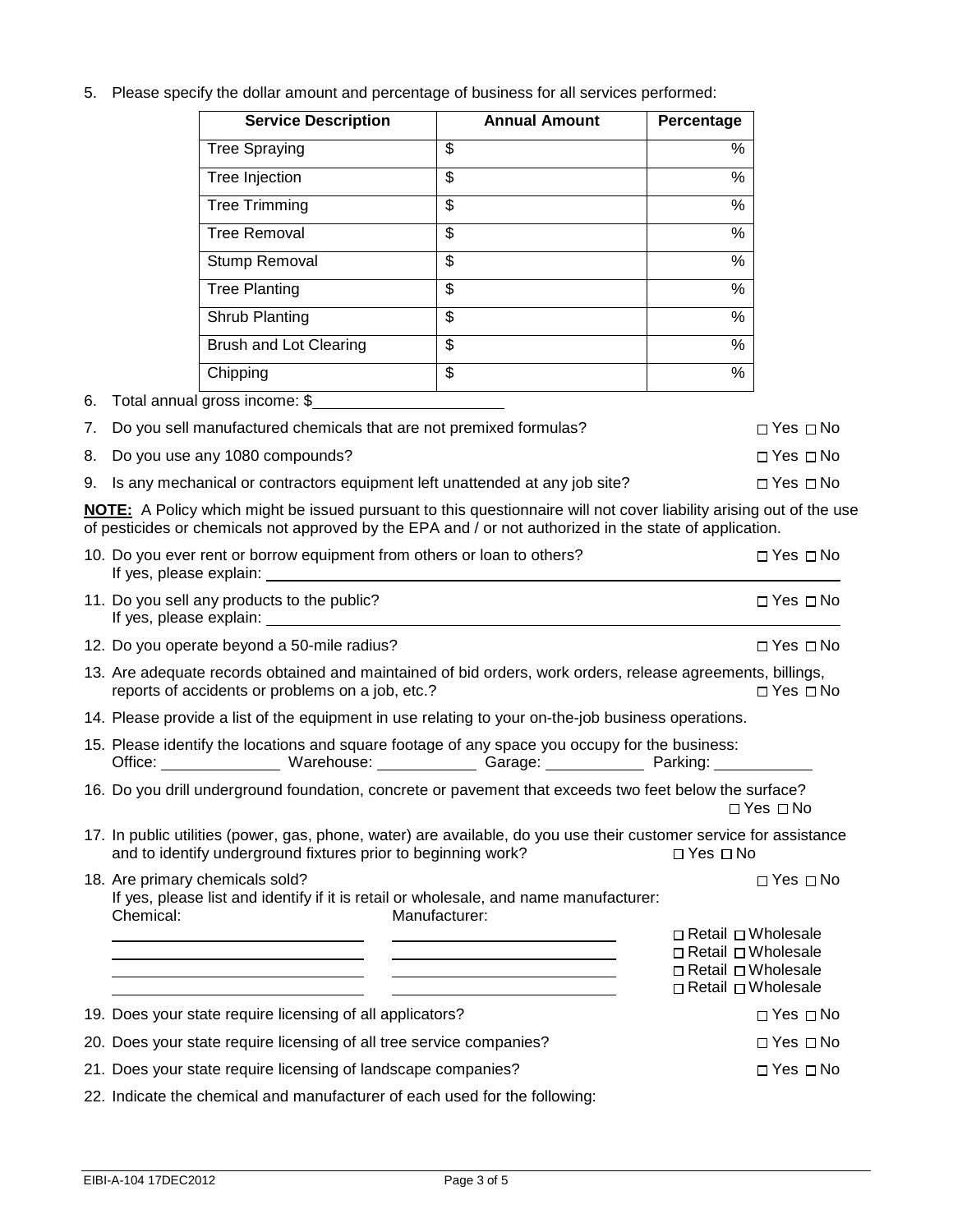| Use                           | <b>Chemical Used</b> | <b>Manufacturer</b> |
|-------------------------------|----------------------|---------------------|
| <b>Exterminating Insects</b>  |                      |                     |
| <b>Exterminating Rodents</b>  |                      |                     |
| <b>Exterminating Termites</b> |                      |                     |
| Fumigation                    |                      |                     |
| Other:                        |                      |                     |

- 23. Please provide a copy of your training program, bud and job contract(s), work order form, customer release of liability, and a copy of sales brochures and other pertinent material.
- 24. Do you use subcontractors?  $\Box$  Yes  $\Box$  No If yes, do you require certificate of insurance?  $\square$  Yes  $\square$  No
- 25. Please provide a copy of your training program, bid and job contract(s), work order form, customer release of liability, and any pertinent sales brochures/marketing materials.
- 26. Do you use subcontractors? Yes No Yes No Yes No Yes No Yes No Yes No Yes No Yes No Yes No Yes No Yes No Yes No If yes, do you require certificates of insurance?  $\square$  Yes  $\square$  Yes  $\square$  No
- 27. Please indicate the percentage of the type of services your provide:

| <b>Service</b>             | Percentage |
|----------------------------|------------|
| Commercial                 | $\%$       |
| Residential                | $\%$       |
| Industrial                 | $\%$       |
| Municipal                  | $\%$       |
| Government                 | $\%$       |
| Religious                  | %          |
| Restaurant, Bar, or Tavern | $\%$       |
| <b>Office Building</b>     | $\%$       |
| Hospital or Health Care    | $\%$       |
| Schools or Arenas          | %          |

28. Do you operate from your home and use chemicals?  $\square$  Yes  $\square$  Yes  $\square$  No If yes:

- a. Are all chemicals stored in a separate building?  $\square$  Yes  $\square$  Yes  $\square$  No
- b. How are chemicals protected and secured?
- c. What is the form of heating used in your chemical storage area?
- 29. Please describe your equipment maintenance and service program:
- 30. Are you a member of any industry associations or groups?  $\square$  Yes  $\square$  No If yes, please list:

### **REPRESENTATIONS AND WARRANTIES**

The "Applicant" is the party to be named as the "Insured" in any insuring contract if issued. By signing this Application, the Applicant for insurance hereby represents and warrants that the information provided in the Application, together with all supplemental information and documents provided in conjunction with the Application, is true, correct, inclusive of all relevant and material information necessary for the Insurer to accurately and completely assess the Application, and is not misleading in any way. The Applicant further represents that the Applicant understands and agrees as follows: